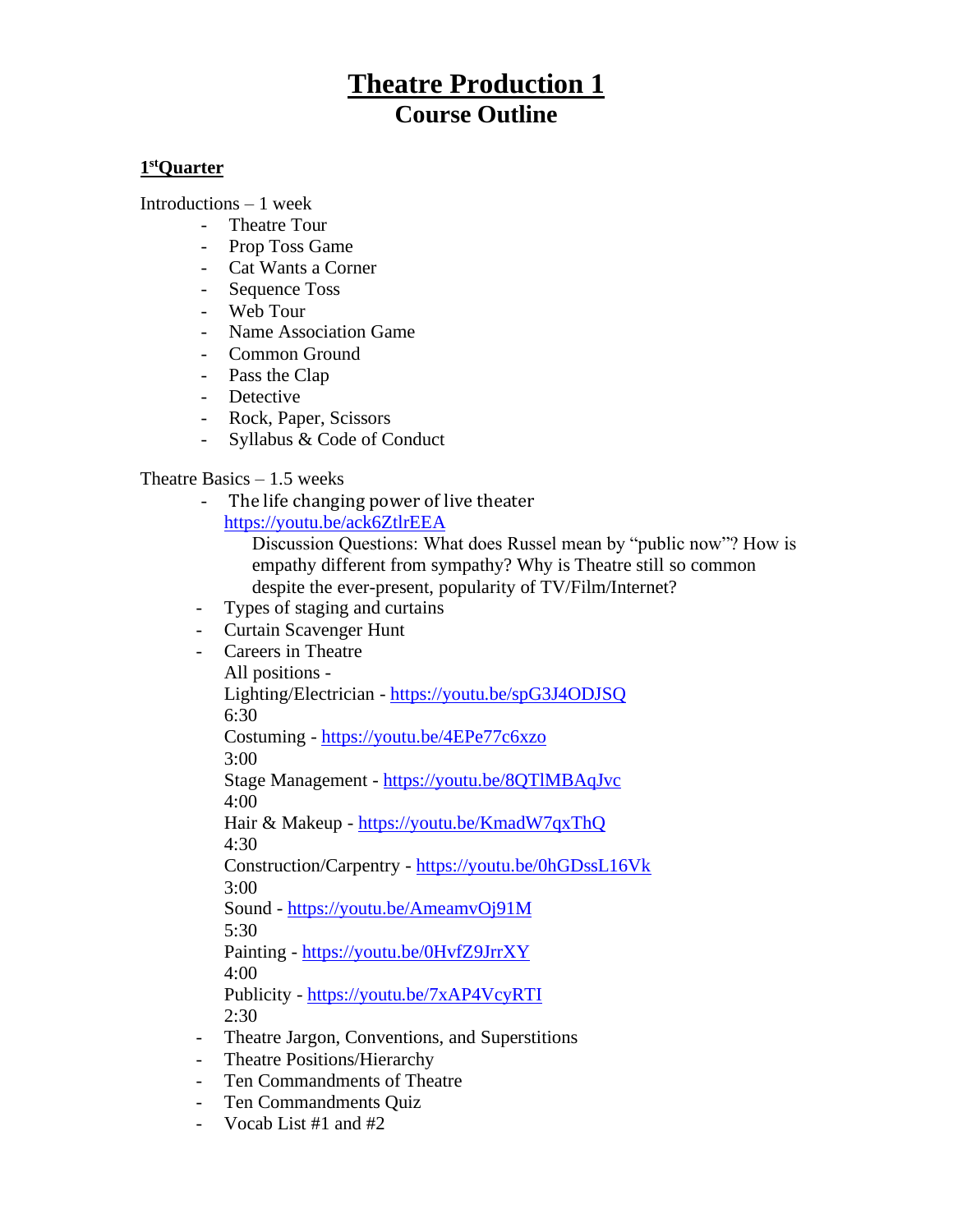Set Construction & Theatre Safety – 1 week

- Practical Technical Theatre Set Construction & Theatre Safety Video
- Stagecraft Tools Google Slide
- Introduction to Miter Saw
- Introduction to Power Drill
- $-$  Vocab List # 3

Greek Theatre History – 1 week

- Greek History Google Slide
- Plato vs. Aristotle Debate
- Vocab  $#4$

Costuming  $-1$  week

- Working in the Theatre: Wardrobe <https://americantheatrewing.org/working-in-the-theatre/>
- Sew a Button Libby Bradley
- Thread a Sewing Machine Libby Bradley
- Take Measurements
- $-$  Vocab # 5

Hair/Makeup – 1 week

- Working in the Theatre: Makeup & Wigs <https://americantheatrewing.org/working-in-the-theatre/>
- Intro to Makeup John Hollan
- Intro to Wigs John Hollan
- Vocab  $# 6$

Costume/Makeup Design – 2 weeks

- Read "She Kills Monsters"
- Create a Mood Board
- Design a costume and makeup for a character in "She Kills Monsters"
- Presentations

## **2 nd Quarter**

Tech Olympics – 1 week

- Costume Change <https://youtu.be/BfXSucpxFhg>
- Set Change [https://youtu.be/04kop3CvE\\_s](https://youtu.be/04kop3CvE_s)
- Fold a Drop <https://youtu.be/qMrOVxwP9-o>

#### Radio Commercial – 1 week

- Practical Technical Theatre Audio for Theatre
- Vocab  $#7$
- Write Script
- Intro to Qlab, download cues and music
- Intro to microphones and patching
- Rehearse
- Perform

#### Roman Theatre History – 1 week

- Theatre History – Google Slide